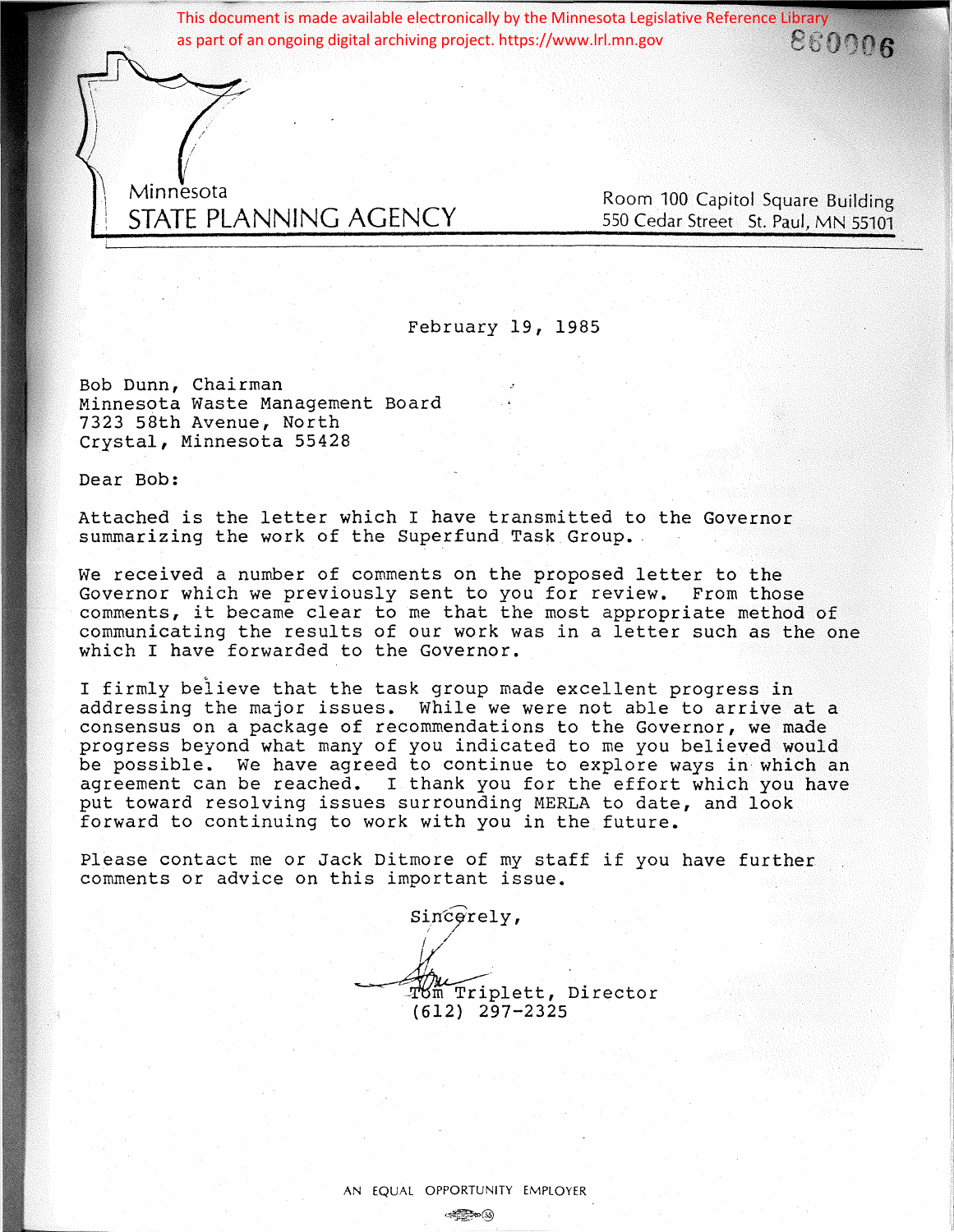Minnesota STATE PLANNING AGENCY

Room 100 Capitol Square Building 550 Cedar Street St. Paul, MN 55101

February 14, 1985

The Honorable Rudy Perpich Governor of the State of Minnesota State Capitol st. Paul, Minnesota 55155

Dear Governor Perpich:

At your request, in December 1984, a task group was formed to review the personal injury liability provisions of the Minnesota Environmental Response and Liability Act ("MERLA" or "Superfund").

I chaired the 17-member task group which met six times between the end of December, **1984** and February 1, 1985. The task force was composed of an equal number of representatives of the business community and environmental interests. It also included representatives of state and local government and a representative of \*.<br>• trial lawyers. The roster of members is attached. If you are interested, I can supply you with the minutes and working papers of the group.

The task group identified five major issues with respect to the personal injury liability provisions of MERLA. These were (1) municipal liability limits, (2) causation, (3) strict liability, (4) joint/several liability, and (5) retroactive application of strict and joint/several liability.

I am pleased to report that the task group made excellent progress in addressing the major issues. However, the task group agreed from the outset that any amendments to MERLA must be considered as a package, with changes in one section contingent on considerations in another. At this time, the task group bas not been able to agree on a total package. The discussion which follows reflects the progress of the task group. . .

In respect to the issue of municipal liability caps, the task group concludes that the general issue of local and state government tort liability should be referred to your newly created Advisory Council on State-Local Relations for study during this next year. consensus of the group was that amendments to MERLA's liability<br>limits should not be made prior to the completion of this review.

The issue of causation generated much interest within the insurance and business communities. In order to help improve the availability of environmental liability insurance for Minnesota businesses, the task group concludes that the causation section of MERLA can be repealed without significantly changing the ability of victims to

AN EQUAL OPPORTUNITY EMPLOYER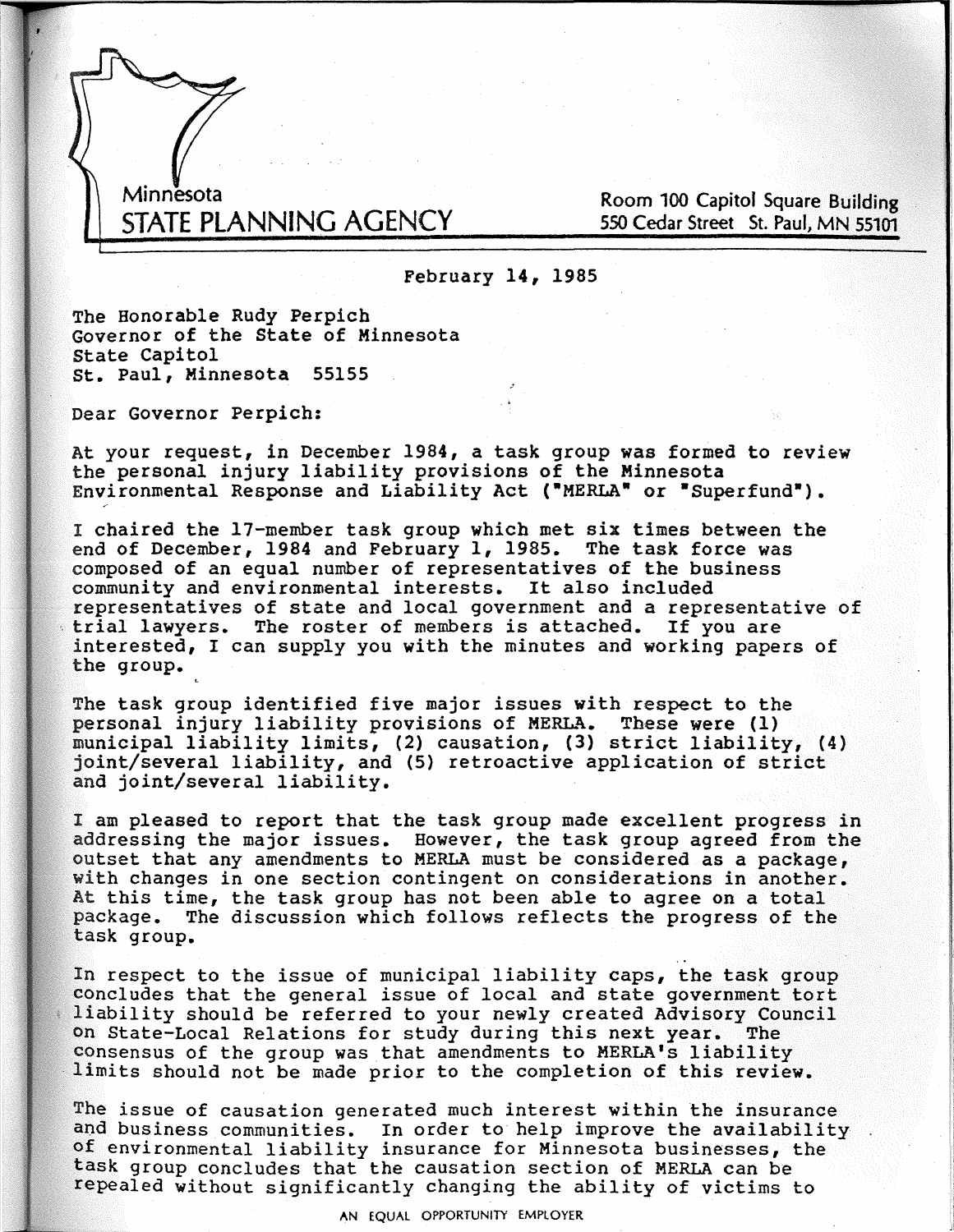covernor Refficu February 14, 1985 Page Two

recover damages for their injuries in a court of law. However, any proposed MERLA amendments to this section should include a "savings" clause• noting this intended reliance on common law.

In a package proposal, the task group would recommend no change in the MERLA language relating to the imposition of strict liability. This language is the essence,of the personal liability coverage of the Act.

The task group further concludes that the MERLA language relating to joint and several liability, and limitations on recovery if joint and several liability are determined, can be repealed as part of <sup>a</sup> package of MERLA amendments without significantly altering the thrust of the law. The task group believes that the existing statutory and common law is adequate on this point. Again, any proposed MERLA amendments should include a "savings clause" noting the intended reliance on common law.

The task group was unable to finally resolve the retroactivity issue. Task group members generally agree that MERLA could be made effective after July 1, 1983 (the effective date of the original MERLA legislation), but the environmental and governmental representatives to the task group believe that alternative protection (e.g., a victims' compensation fund or other compensation mechanism) is necessary if the retroactivity provision of the current law is removed. The business representatives to the task group are not now prepared to accept this need.

Although the task group was not able to reach consensus on the latter issue, all members have agreed to continue working toward agreement. The groups represented on the task group have appointed persons who will work to assess the need for a special means of providing compensation to victims of releases of hazardous substances which· were deposited prior to July 1, 1983. If a need is determined, we will submit to you recommendations on how this need can best be met.

In summary, we will continue to work toward a package of MERLA amendments. In the interim, each group will respond to legislation as it is introduced in its own way.

I am encouraged that the task group made progress beyond what many of its members believed was possible. Please call on us if you need additional comment or advice.

Sincerely, Tom Triplett, Director (612} 297-2325

cc: Task group members